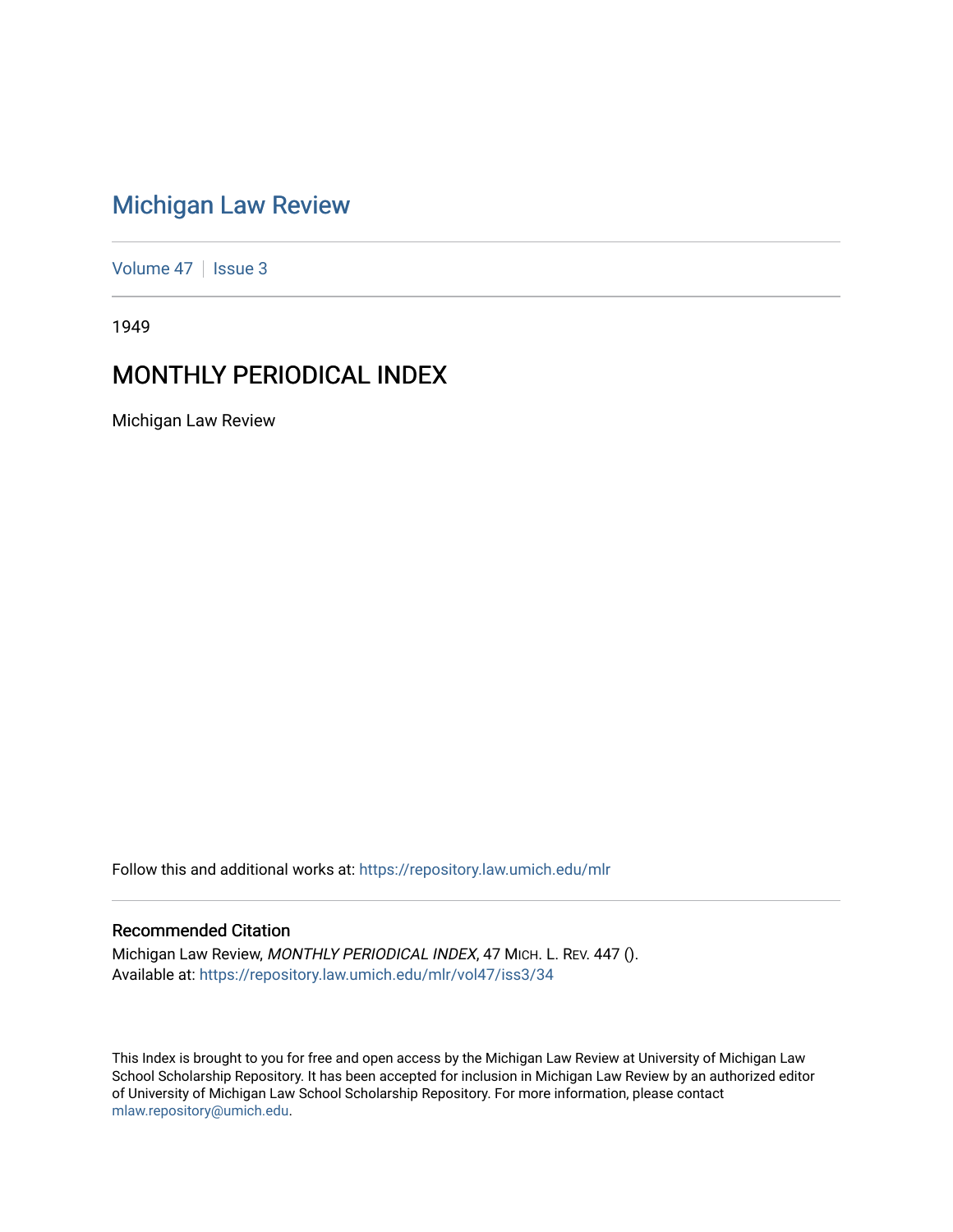## MONTHLY PERIODICAL INDEX

This department lists the *articles* and *comments* which appear in leading law reviews. The index embraces material published since the last issue of this REVIEW.

Limitations of space makes necessary the inclusion of only the longer and more important items: articles and comments. Accordingly, decision notes (except those over five pages in length), book reviews and biographical articles are excluded.

(a) indicates a leading article. Where the title of the article or comment is not selfexplanatory, an indication of its scope is added in brackets.

#### ACCORD AND SATISFAcrION

Role of the check in accord and satisfaction -weapon of the overreaching debtor. 97 Univ. Pa. L. Rev. 99-110 (Nov.).

#### AcrIONS

Actions in rem. (a) George B. Fraser, Jr. 34 Corn. L.Q. 29-49 (Sept.).

#### ADMINISTRATIVE LAW

Administrative procedure reform in Pennsylvania. (a) Clark Byse. 97 Univ. Pa. L. Rev. *22-50* (Nov.).

Judicial review of orders of the Civil Aeronautics Board requiring Presidential approval. 43 Ill. L. Rev. 693-699 (Nov.-Dec.).

#### ADMIRALTY

Admiralty - doctrine of seaworthiness demise charter-privity of contract. 34 Corn. L.Q. 92-97 (Sept.).

## ANTI-TRUST LAWS

See also *Trade Restraints.* 

Enforcement of the Sherman Act by action for treble damages. (a) William W. Daniel. 34 Va. L.Rev. 901-926 (Nov.).

## **Associations**

The evolution of limited liability in American industry: Massachusetts. (a) E. Merrick Dodd. 61 Harv. L. Rev. 1351-1379 (Sept.).

## ATTORNEY AND CLIENT

Can a person other than a licensed attorney practice in justice court--constitutionality Wisconsin statutes  $(1947)$ , section 301.20. 1948 Wis. L. Rev. *537-542* (July).

## BILLS AND NOTES

Negotiable instruments-the imposter rule. 23 Ind. L.J. 484-494 (Nov.).

## **CHARITIES**

The theory of charitable trusts in Illinois.

(a) George Berkeley Young. 43 Ill. L. Rev. 623-648 (Nov.-Dec.).

## COMPARATIVE LAW

The reform of the French Civil Code. (a) Léon Julliot de la Morandière. 97 Univ. Pa. L. Rev. 1-21 (Nov.).

## CONFLICT OF LAWS

Conflict of laws - constitutional law  $$ power of Congress to compel the states to hear federal cases. 34 Corn. L.Q. 97-103 (Sept.).

1947-48 term of the Supreme Courtinterstate status of divorce. 48 Col. L. Rev. 1083-1090 (Nov.).

## CONSTITUTIONAL LAW

See also *Labor Law, Supreme Court of United States.* 

Constitutionality of proposed federal antilynching legislation. 34 Va. L. Rev. 944-953 (Nov.).

Constitutional law-full faith and credit -jurisdiction in foreign divorce decrees. 28 Bost. Univ. L. Rev. 479-489 (Nov.).

Designation of organization as subversive by attorney general-a cause of action. 48 Col. L. Rev. 1050-1067 (Nov.).

Freedom of silence: its constitutional protection against governmental intrusions in political affairs. (a) Charles B. Nutting. 47 Mich. L. Rev. 181-222 (Dec.).

New constitutions of Europe, Asia and South America. (a) Harrop A. Freeman. 34 Corn. L.Q. 1-28 (Sept.).

1947-48 term of the Supreme Court--appointment of counsel under the Fourteenth Amendment. 48 Col. L. Rev. 1076-1082 (Nov.).

The racial covenant cases. (a) Trayton L. Lathrop. 1948 Wis. L. Rev. *508-527* (July).

The right of counsel today. 43 Ill. L. Rev. 664-677 (Nov.-Dec.).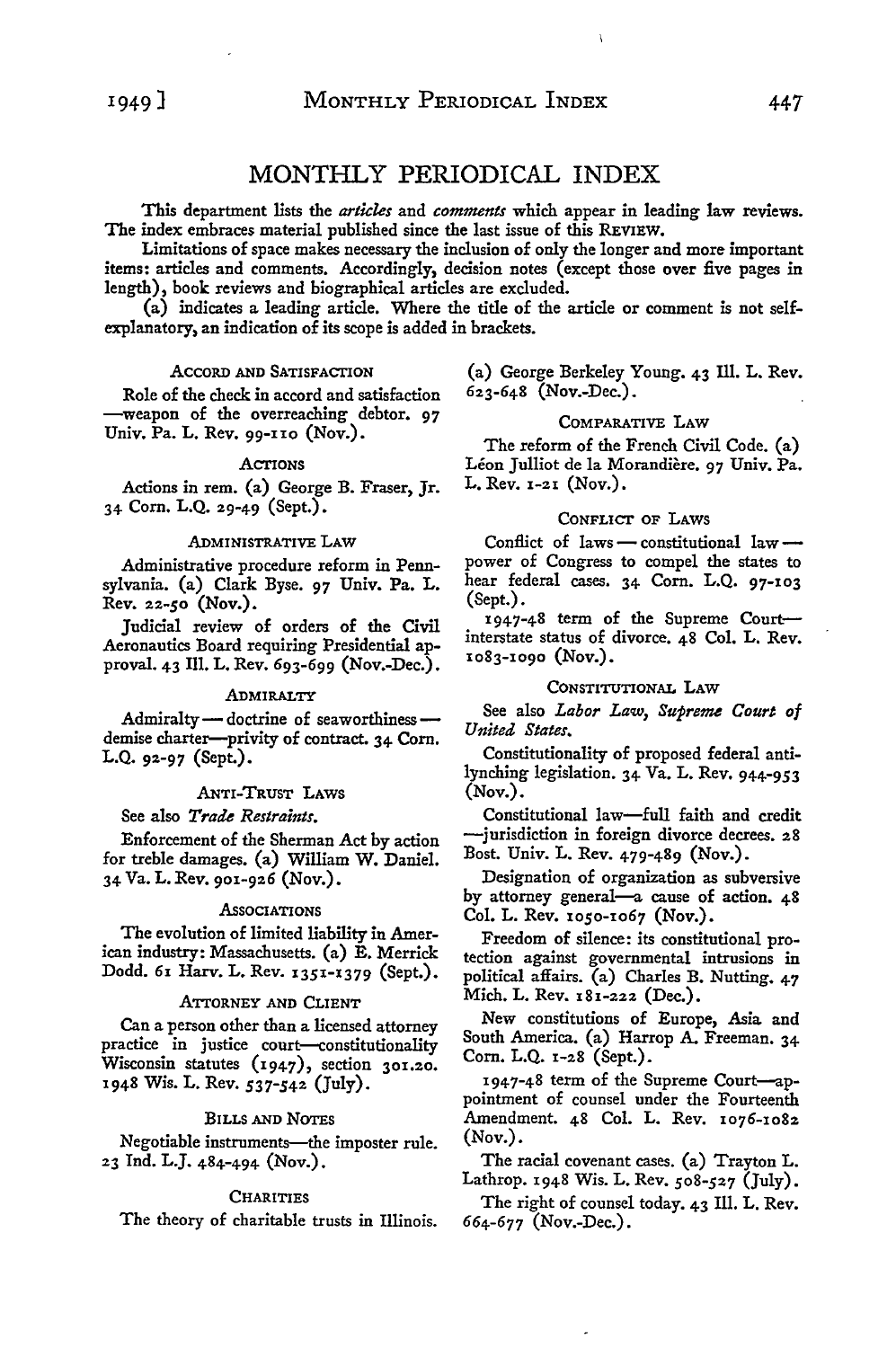## **CONTRACTS**

## See also *Accord and Satisfaction*.

Contracts for the benefit of third persons in Massachusetts. 28 Bost. Univ. L. Rev. 465- 479 (Nov.).

#### **COPYRIGHTS**

Non-patentable and non-copyrightable business ideas. 97 Univ. Pa. L. Rev. 94-99 (Nov.).

#### **CORPORATIONS**

Corporation law-stockholders' derivative suits-section 180.12(3). 1948 Wis. L. Rev. 580-597 (July).

## **COURTS**

The inherent power of the courts in regard to admission and disbarment of attorneys. 37 Ky. L.J. *58-65* (Nov.).

Nonpareil among judges. (a) Henry S. Manley. 34 Corn. L.Q. 50-54 (Sept.).

## CRIMINAL LAW AND PROCEDURE

Removal of misdemeanor cases from inferior courts in New York. 48 Col. L. Rev. 1067-1076 (Nov.).

#### **DIVORCE**

Divorces by the consent of the parties and divisible divorce decrees. (a) Homer F. Carey and Brunson MacChesney. 43 Ill. L. Rev. 608-622 (Nov.-Dec.).

1947-48 term of the Supreme Courtinterstate status of divorce. 48 Col. L. Rev. 1083-1090 (Nov.).

#### EQUITY

Requisites for equitable protection against torts. (a) William Q. de Funiak. 37 Ky. L.J. 29-44 (Nov.).

#### **EVIDENCE**

Transactions with deceased persons. (a) George R. Currie. 1948 Wis. L. Rev. 491-507 (July).

#### FEDERAL COURTS

Federal courts - appeals - federal rule  $54(b)$  and the final judgment rule. 47 Mich. L. Rev. 233-242 (Dec.).

Federal jurisdiction in suits for damages under statutes not affording such remedy. 48 Col. L. Rev. 1090-1095 (Nov.).

Federal practice-attachment without personal service of summons. 34 Corn. L.Q. 103- IIO (Sept.).

Judicial deference to the State Department on international legal issues. 97 Univ. Pa. L. Rev. 79-94 (Nov.).

The law of fact-findings of fact under the federal rules. 61 Harv. L. Rev. 1434- 1444 (Sept.).

## FuTURE INTERESTS

Virtual representation of holders of future interests in actions involving titles in Kentucky. 37 Ky. L.J. 96-108 (Nov.).

#### GOVERNMENT AND POLITICS

A functional analysis of Wisconsin public expenditures. 1948 Wis. L. Rev. *528-536*   $(\text{July}).$ 

## HOUSING

Co-operative apartment housing. 61 Harv. L. Rev. 1407-1427 (Sept.).

## INTERNATIONAL LAW AND AFFAIRS

Judicial deference to the State department on international legal issues. 97 Univ. Pa. L. Rev. 79-94 (Nov.).

Law and lawyers for one world in the making. An exploratory prologue. (a) James O. Murdock, Arnold W. Knauth and Philip W. Thayer. 17 Geo. Wash. L. Rev. 97-110 (Dec.).

The Soviet Union and international law. (a) John N. Hazard. 43 Ill. L. Rev. 591- 607 (Nov.-Dec.).

## **JURISPRUDENCE**

Spinoza's theory of law. (a) Huntington Cairns. 48 Col. L. Rev. 1032-1048 (Nov.).

#### **JURY**

Disclosure of insurer's interest in *~oir dire*  examination of jurors in Illinois. 43 Ill. L. Rev. 650-663 (Nov.-Dec.).

#### LABOR LAW

Arbitration of labor contract interpretation disputes. 43 Ill. L. Rev. 678-692 (Nov.- Dec.).

Contempt proceedings and payment of back wages under the Fair Labor Standards Act. 43 Ill. L. Rev. 699-704 (Nov.-Dec.).

 ${\rm Labor\,}$  law — compulsory arbitration of labor disputes. 47 Mich. L. **Rev.** 242-254 (Dec.).

Pension and retirement matters-a subject of compulsory collective bargaining. 43 Ill. L. Rev. 713-719 (Nov.-Dec.).

A re-examination of picketing and free speech. 34 Corn. L.Q. 81-92 (Sept.).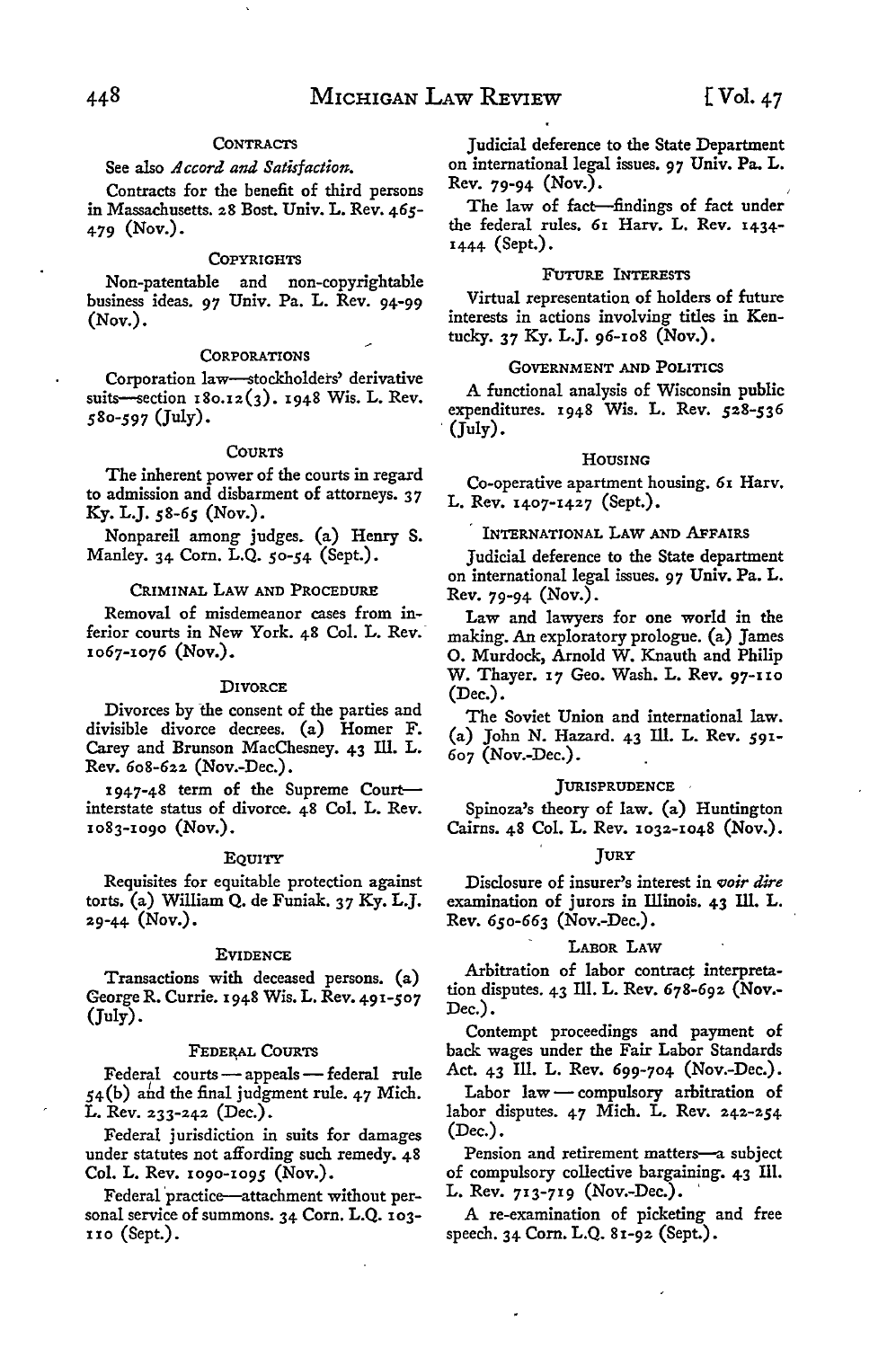Utility strikes and the public interest. 1948 Wis. L. Rev. 597-611 (July).

## LANDLORD AND TENANT

Landlord-tenant-section 234.17 [permitting surrender of lease by tenant where leasehold destroyed without fault on his part]effect upon their relationship. 1948 Wis. L. Rev. *573-580* (July).

#### LEGAL EDUCATION

Teaching, real property, and law. (a) Richard W. Efiland. 1948 Wis. L. Rev. 480- 490 (July).

## LEGAL HISTORY

The laws and liberties of 1648. (a) Thorp L. Wolford. 28 Bost. Univ. L. Rev. 426-463 (Nov.).

## LIBEL AND SLANDER

The right of reply: an alternative to an action for libel. (a) Richard C. Donnelly. 34 Va. L. Rev. 867-900 (Nov.).

## MILITARY GoVERNMENT

Military government property laws in Occupied Germany. (a) Jo M. Ferguson. 37 Ky. L.J. *45-56* (Nov.).

#### **MORTGAGES**

Mortgages-"depression jurisprudence"remaining effects in statutory law. 47 Mich. L. Rev. 254-261 (Dec.).

## MUNICIPAL CORPORATIONS

Discretionary powers of zoning boards of adjustment in Pennsylvania. 97 Univ. Pa. L. Rev. 68-79 (Nov.).

## NEW TRIAL

New trial-use of testimony of jurors to set aside a verdict. 47 Mich. L. Rev. 261-267 (Dec.).

#### PATENTS

Non-patentable and non-copyrightable business ideas. 97 Univ. Pa. L. Rev. 94-99 (Nov.).

## PATERNITY PROCEEDINGS

"A trial of bastardy is a trial of the blood." 34 Corn. L.Q. 72-80 (Sept.).

## PUBLIC OFFICERS

Designation of organization as subversive by attorney general-a cause of action. 48 Col. L. Rev. 1050-1067 (Nov.).

## PUBLIC UTILITIES

An "enlightened judgment" approach to rate of return. (a) Harrop A. Freeman. 61 Harv. L. Rev. 1380-1405 (Sept.).

## REAL PROPERTY

Family farm-transfer from father to son by lease and contract to make a will. 1948 Wis. L. Rev. 561-568 (July).

Teaching, real property, and law. (a) Richard W. Effland. 1948 Wis. L. Rev. 480-490 (July).

## SALES

The case of the exploding bottle. 28 Bost. Univ. L. Rev. 490-496 (Nov.).

## SCHOOLS AND SCHOOL DISTRicrs

The State Public School Building Authority Act-a doubtful solution for Pennsylvania schools. 97 Univ. Pa. L. Rev. no-120 (Nov.).

## **STATES**

Government tort liability in Indiana. 23 Ind. L.J. 468-483 (July).

#### **STATUTES**

Statutory interpretation and the plain meaning rule. *37* Ky. L.J. 68-77 (Nov.).

## SUPREME COURT OF UNITED STATES

Supreme Court reversals on constitutional issues. (a) Charlotte C. Bernhardt. 34 Corn. L.Q. *55-70* (Sept.).

#### **TAXATION**

The operation of the entity concept of partnership in federal income taxation. 97 Univ. Pa. L. Rev. 52-68 (Nov.).

The Revenue Act of 1948: federal estate and gift taxation. (a) Milton D. Solomon. 47 Mich. L. Rev. 159-180 (Dec.).

#### TORTS

Designation of organization as subversive by attorney general-a cause of action. 48 Col. L. Rev. 1050-1067 (Nov.).

Owner's liability for harm done by thief operating stolen vehicle. 23 Ind. L.J. 494-501  $(Nor.)$ .

Safe place statute-section 101.06-new applications. 1948 Wis. L. Rev. *568-573*   $(\text{July}).$ 

TRADE MARKS AND TRADE NAMES The monopoly concept of trade-marks and